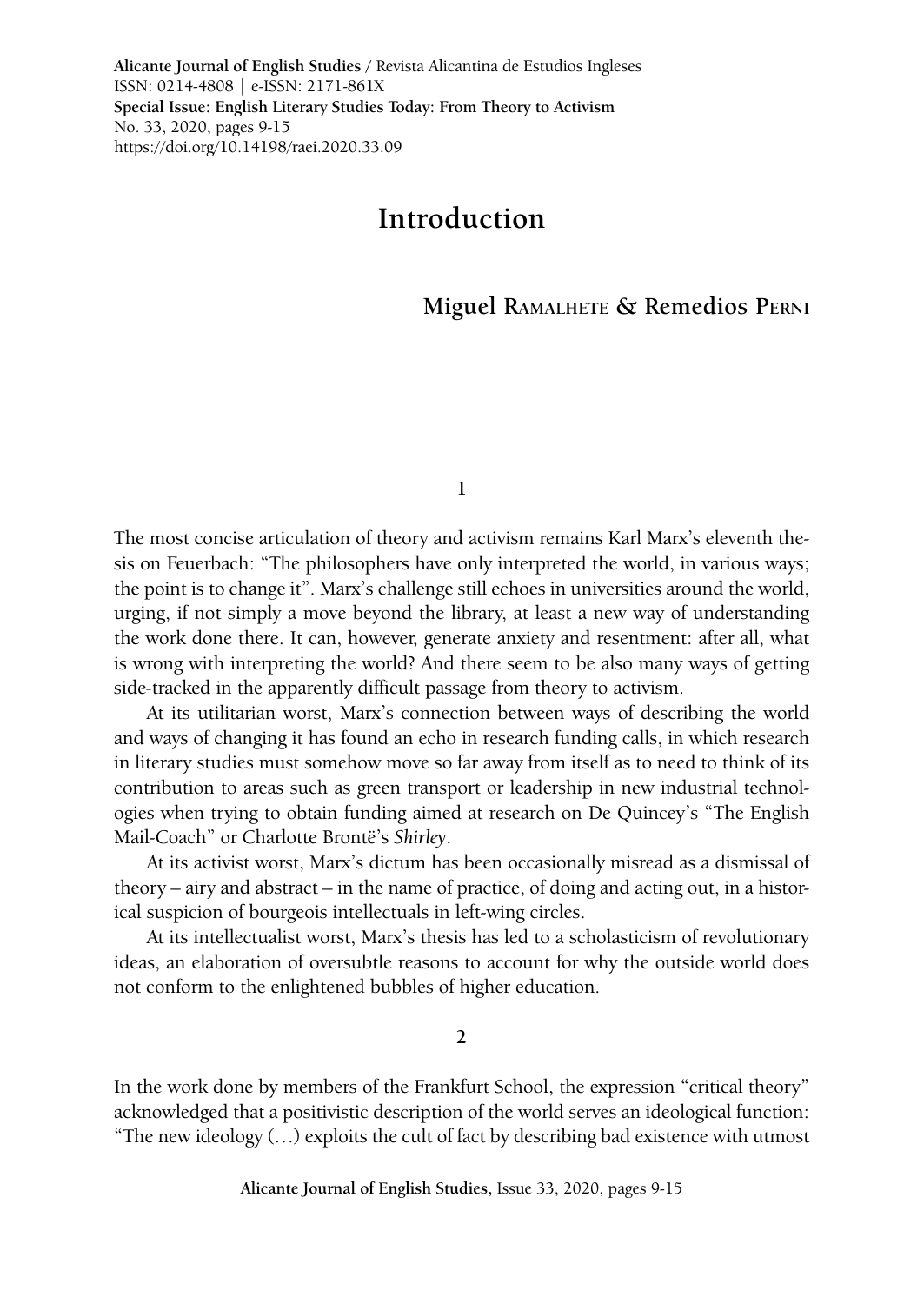exactitude in order to elevate it into the realm of facts. Through such elevation existence itself becomes a surrogate of meaning and justice" (Horkheimer & Adorno 2002: 119). The neutral duplication of the world strengthens it, making it seem too vivid for change to be imaginable. Historically, the Frankfurt School suffered from a perhaps unexpected contradiction: by tracing in equally vivid manner the ways in which it had become impossible to live rightly a wrong life (cf. Adorno 2005, 39), it described its own practical paralysis, in residence at what Georg Lukács called the "Grand Hotel Abyss" (1971, 22).

This is also because, as Guy Debord writes in *The Society of the Spectacle*,

It is obvious that ideas alone cannot lead beyond the existing spectacle; at most, they can only lead beyond existing ideas about the spectacle. To actually destroy the society of the spectacle, people must set a practical force into motion. A critical theory of the spectacle cannot be true unless it unites with the practical current of negation in society. (Debord 2014: 111)

In Debord's *détournement* of Marx and Engels, he adapts another version of the idea behind Marx's thesis, in which Marx and Engels state the materialist obvious, that "Ideas *cannot carry out anything* at all" (Marx & Engels 1975, 119). Abstract critiques, however clever, may end up as little more than classroom exercises in courses of cultural studies. On the other end of this, and assuming that the transition between theory and activism is a settled matter, is the apparently simpler problem of how to get *it* done. The practicalities of juggling academic and activist work – sometimes the same thing, often not – are dealt with by Michael Flood, Brian Martin & Tanja Dreher (2013) in pragmatic manner: what can and should be done towards achieving a goal. And yet the union of critical theory with a "practical current of negation in society" has been fraught. Although activism has increasingly become linked to theoretical work produced in institutions of higher education, to the satisfaction of intellectuals who find assurance that their work has social impact, this link may need some fine-tuning as well as some perhaps-not-so-fine-tuning soon, if it is not to lapse into the ingrained habits of each side.

**3**

In the contemporary moment, at what seems perhaps the moment of greatest symbiosis between theory and activism, by which activism is more informed than ever by theory, whereas activist work is increasingly a part of what academics do and think, the danger may come from precisely this greater connection,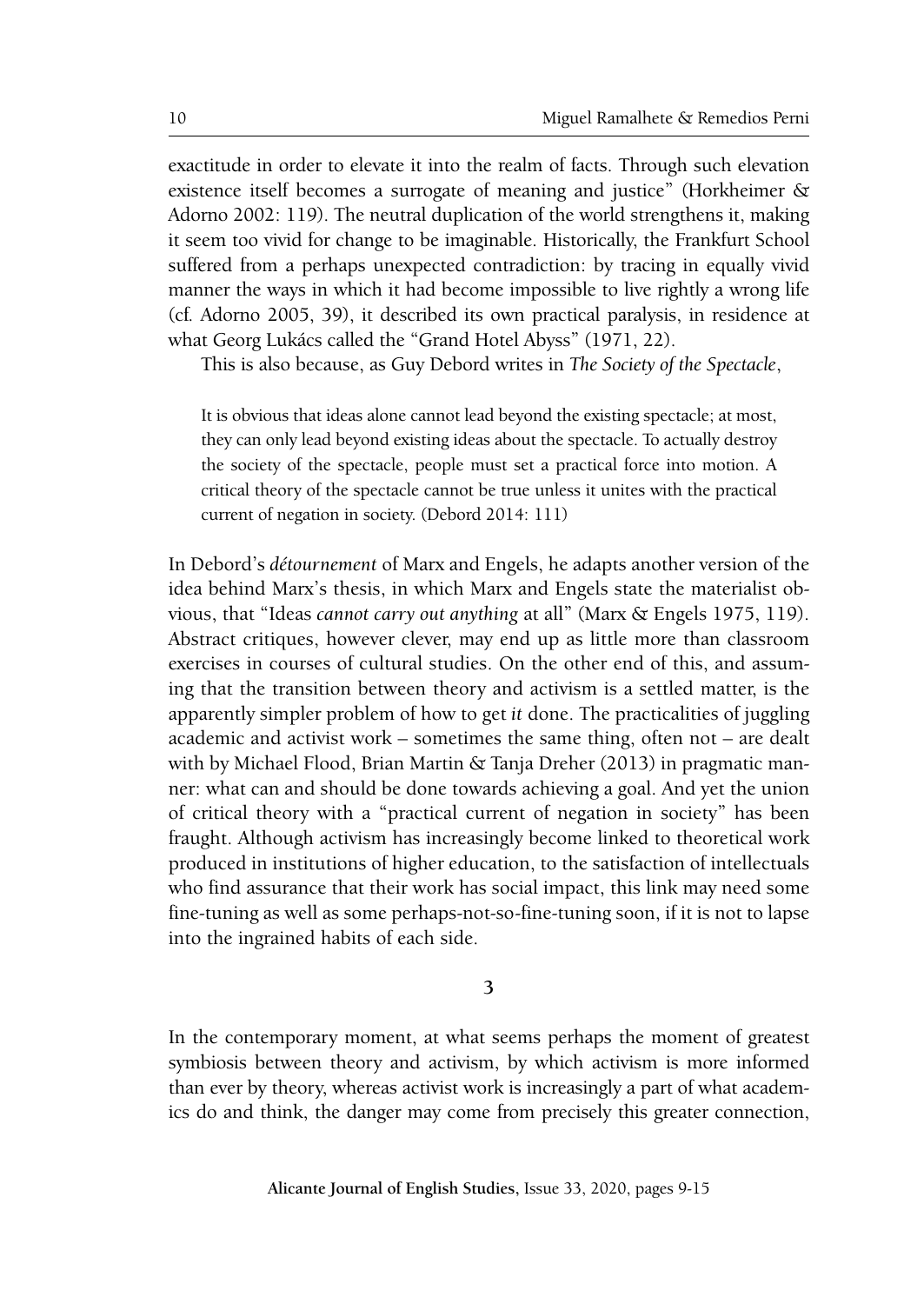taking different forms at both ends, as well as at their more impassioned junctures. The following points mean to address a small series of present dangers:

**\*** In the study of literature, an attention to progressive contents may lead to an examination of a text as the expression of a cultural theme. By privileging the expression of a specific content – a testimony of oppression or the celebration of an identity – such scholarly work sometimes overlooks the formal indigence of many of these primary texts. To come back to Adorno, in the culture industry, a progressive content does not redeem a formulaic expression; instead, in is in the domain of form that some of the greatest subversion still resides. An activist attention to literature and literary theory should, therefore, be aware that form is too important to be left to formalists.

**\*** An attention to form and rhetoric might instil in theoretically informed activists (whether they are academics or not) a greater pragmatism and awareness of the effects of using a theoretical discourse in a practical situation. It is often the case that the byzantine language of academic theory can end up as a stilted jargon enforced by earnest activists, to the alienation of sympathizers. A greater consciousness of how to speak rhetorically – how to adapt discursive forms to different fora – might perhaps lead to an awareness of when it may be more effective *not* to respond to a Facebook comment or to an intervention at an assembly with a lengthy paraphrase of Gayatri Spivak, Pierre Bourdieu or Judith Butler.

**\*** Miss Prism. Do not speak slightingly of the three-volume novel, Cecily. I wrote one myself in earlier days.

Cecily. Did you really, Miss Prism? How wonderfully clever you are! I hope it did not end happily? I don't like novels that end happily. They depress me so much.

Miss Prism. The good ended happily, and the bad unhappily. That is what Fiction means.

Cecily. I suppose so. But it seems very unfair. (Wilde 2008, 501).

The return of earnestness brings us, "by a commodius vicus of recirculation", to the Victorian context of much of Marx's theoretical and activist work. In a contemporary moment in which some activism seems to be more a matter of individual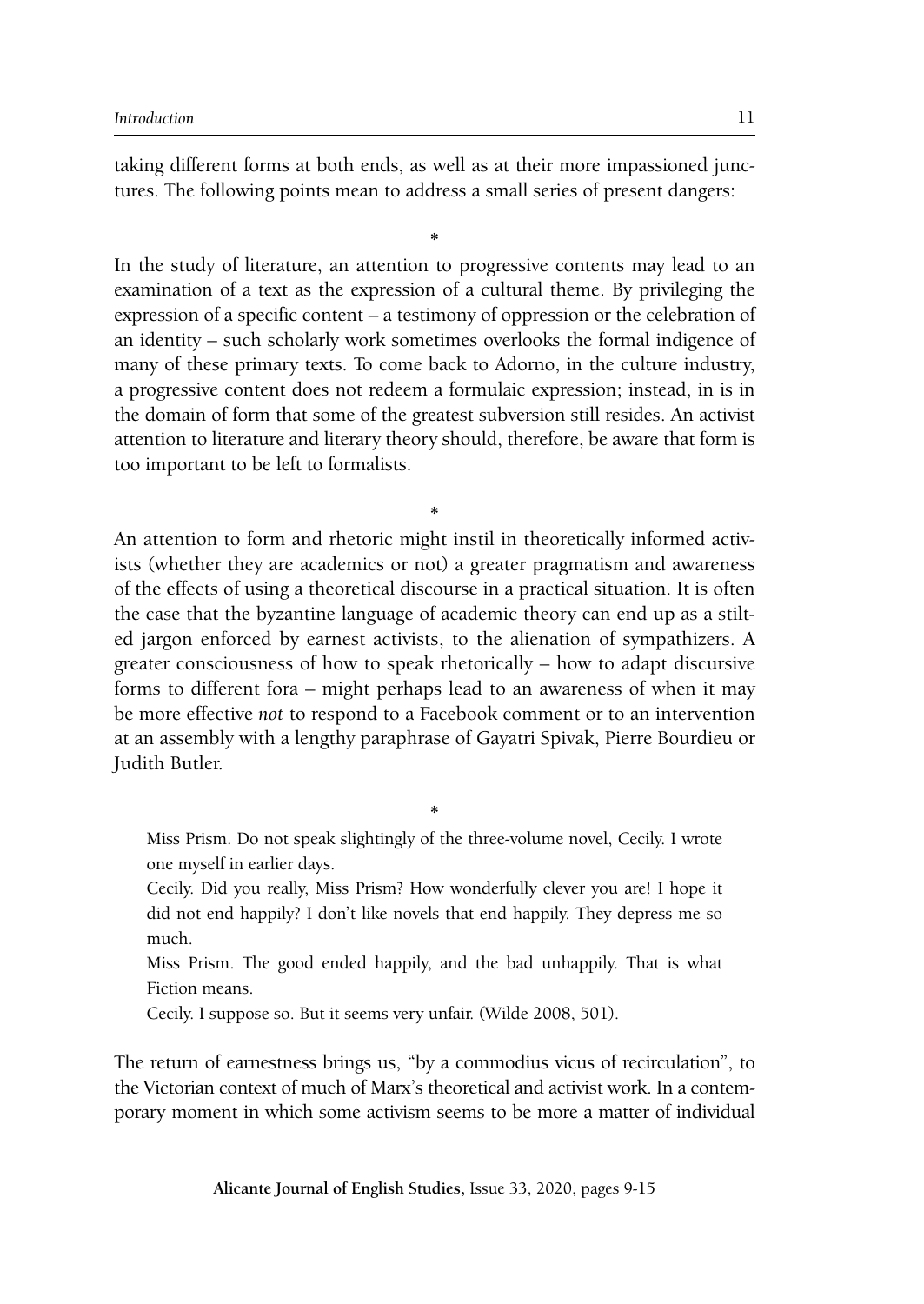morality than of universal politics, practices like shaming and ostracizing others, while exhibiting the purity of one's beliefs, words, and behaviours, are becoming more prominent. As a means of enforcing a group mentality and policing its borders, such practices are as counterproductive as they were in nineteenth-century Britain, although they prove how attractive it still is to cast others as bad people, when it comes to reassuring oneself that one is good. At this point, it is perhaps not so much Marx but Oscar Wilde who may be of help in understanding a certain culture of activism, from the mouth of the "villain" of *An Ideal Husband*:

MRS. CHEVELEY. (…) Remember to what a point your Puritanism in England has brought you. In old days nobody pretended to be a bit better than his neighbours. In fact, to be a bit better than one's neighbour was considered excessively vulgar and middle-class. Nowadays, with our modern mania for morality, everyone has to pose as a paragon of purity, incorruptibility, and all the other seven deadly virtues – and what is the result? You all go over like ninepins – one after the other. Not a year passes in England without somebody disappearing. (Wilde 2008, 408)

Instead of trying to react to impossible – and constantly changing– ideals, with "virtue-signalling" as an inevitable shortcut, one of the challenges for activists might be to learn, like the eponymous character of *Lady Windermere's Fan*, that people cannot "be divided into the good and the bad as though they were two separate races or creations" (Wilde 2008, 377).

To understand this is, on the one hand, to accept the platitude that the world is complex and that there is more to people than their opinions on topics trending on Twitter. On the other hand, this should mean thinking about the politics – not the morality – of activism now, which is to ask: is the goal to affirm one's individual purity or to achieve collective gains? If it is to affirm one's purity and to police that of others, this will mean excluding many potential friends, ending in the usual fragmentation well known in the left and in university departments; but if the politics are firmly collective, demanding a broad front, this means overcoming "a culture of snitching, shaming and humiliation" (Dollimore 2018, 711), which tends to produce more enemies than allies. Because much of this culture thrives in universities, especially in Anglophone ones, they are a privileged place in which to find better ways to engage with others. The interplay of theory and activism might thus revolve around one of the most unresolved issues in both fields, that of using rhetoric to avoid divisiveness: what if, instead of bullying others into resentfully checking their privilege, one could simply try to persuade them to join the fight for the collective good?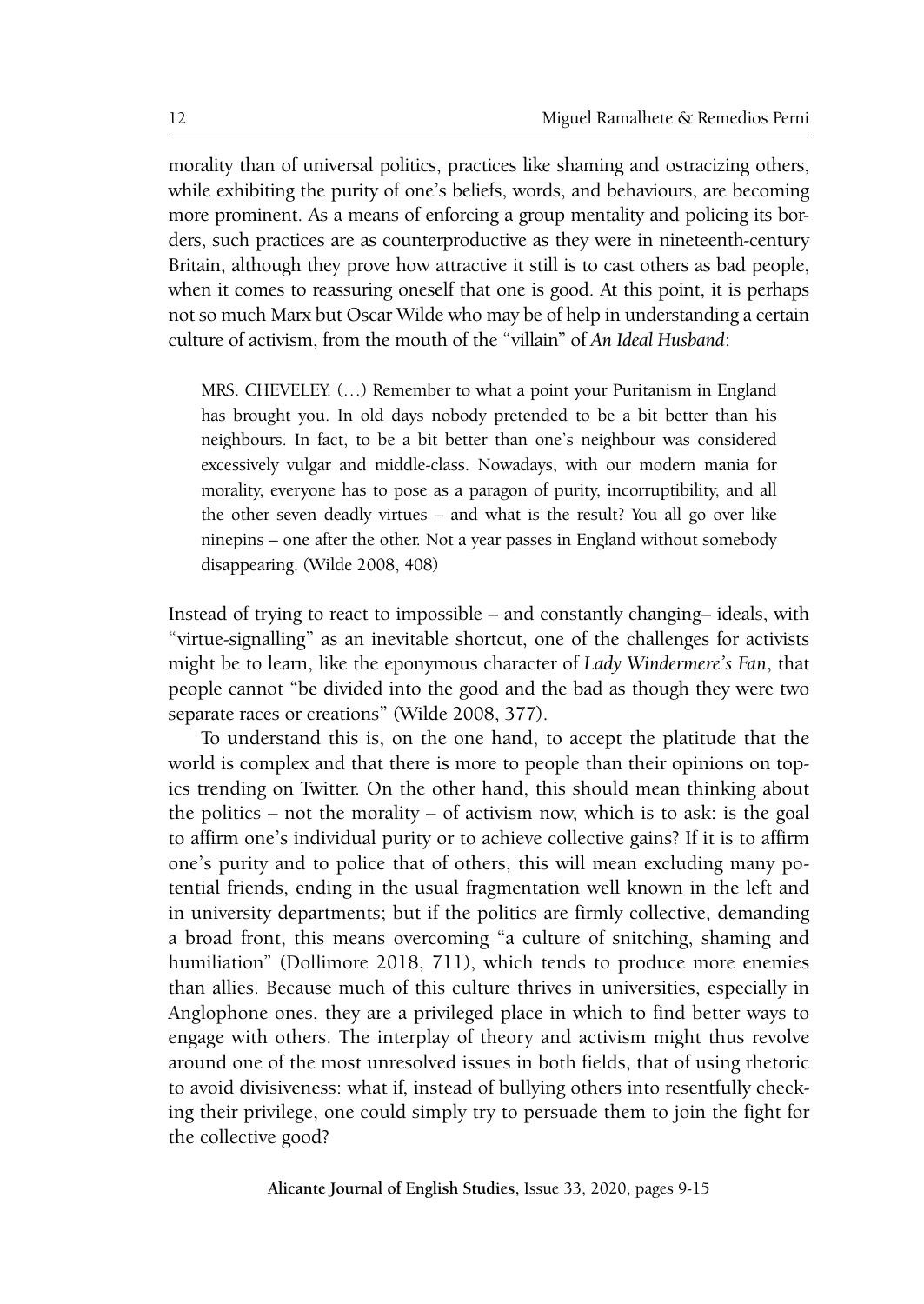**4**

This special issue can be seen as an attempt to persuade our readers to think and fight for the collective good. With this purpose on mind, it presents a selection of seven articles that try to answer a variety of intertwined questions: what is the role of academia in the long-term project of changing the world? What are the relations between – and how can one relate – theory and practice, and the literature classroom and the world? More specifically, how have literature and other art forms contributed to revealing ideas and new ways of critiquing that might eventually lead to or inspire collective movements and fights? And how does the study of aesthetics, the scholarly analysis of literature, in particular, add to the revolutionary movements of our era? This issue offers a polyhedral (and incomplete) perspective – not a final answer – in the hope that more and more colleagues will join us and continue the discussion in the near future.

The volume begins with Christian Smith's "*The point is to change it*: The Imperative for Activist Literary Studies," a reflection on how the practice of literary criticism can lead to an imperative for activism. Smith explores Karl Marx's use of intertextuality in his critique of the harmful inversions caused by capitalism. As discussed by Smith, Marx's quotations from and allusions to literature – to Homer, Cervantes and Shakespeare, to name but a few authors – provides his writings with a new impulse. Likewise, and following Marx's logics, literary criticism may become a means to reveal the urgent need for change though action. The second article contributes a connected idea: an empowering narrative can be used to endorse the fight of a community. This is one of the main points of Martín Fernández Fernández's "Tracing Emmet Till's Legacy from Black Lives Matter back to the Civil Rights Movement", a paper that explores the infamous murder of Emmet Till – and others – as one of the core elements which binds together the Civil Rights Movement and Black Lives Matter in the US. Of course, a volume on the need for activism cannot indulge in believing that the cause of all evils is outside the academic institution; and this is why the third article, a contribution of Nurudeen Adeshina Lawal, "Chaos in the Ivory Tower: Postcolonial Representations of the Nigerian Academic Elite in Esiaba Irobi's *Cemetery Road* and Ojo Rasaki Bakare's *Once Upon a Tower*" adds an interesting surface to the polyhedron: the idea that certain members of the academic elite promote disorder in the polity and corruption in universities. Lawal points to these issues in Nigeria, showing the ways in which the playwrights Irobi and Bakare invite the academic elite to engage in critical self-interrogation, as well as genuine scholarly and community-based activities. The fourth article, María Consuelo Fores's "Shakespeare for Revolution: from Canon to Activism", returns to the idea – already described by Christian

**Alicante Journal of English Studies,** Issue 33, 2020, pages 9-15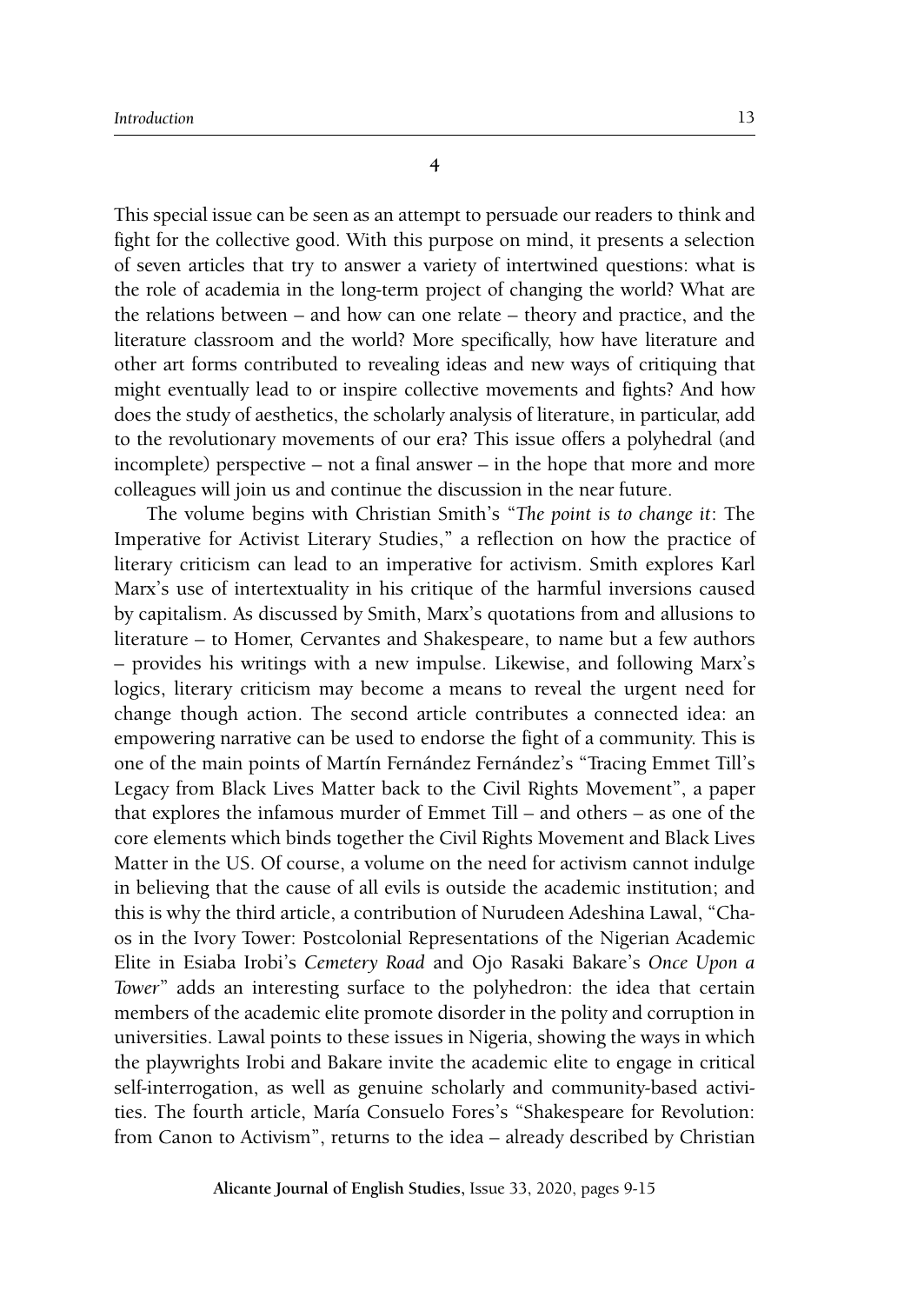Smith – that a canonical author such as Shakespeare, widely studied in universities all around the world, can provide us with a political impulse towards cultural activism. Indeed, the fifth article, Rosa García-Periago's "Mickey B/ Macbeth: Bringing Shakespeare to Prisons and Academia via Film Adaptation" stands as testimony of this. García-Periago explains how the full-length film adaptation of *Macbeth*, filmed and created by the innates of a high-security prison in Northern Ireland, Her Majesty's Prison Maghaberry, has brought into focus the potentialities of community engagement and the interlinks between academia and what happens beyond the university walls. The author herself has both translated *Mickey B* into Spanish and conceived a project to work with socially excluded groups. The sixth article, Yolanda Caballero Aceituno and Aroa Orrequia Barea's "English Studies and Literary Education in the Era of Media Manipulation," discusses whether the current academic context is hospitable to a literary education that favours critical awareness that might lead to activism. Caballero and Orrequia have worked actively with a group of students of the University of Jaén (Spain) and concluded that, to encourage critical thinking, it is necessary to foster positive emotions and empathy in our literary lessons. This is, precisely, the aim of Juan José Bermúdez de Castro's film workshop, which he organizes every academic year at the University of the Balearic Islands: to encourage students – and other spectators – to watch a selection of films and engage in discussion with activists and professors. In the last article, "*Aules Sense Armaris: Cinema LGBTIQ+ I"* ["Classrooms Without Closets: LGTBIQ+ Cinema"], Bermúdez de Castro provides his perspective, as a Literature and Cultural Studies professor, on how this type of experience may open not only the doors of many closets but also the doors of academia itself.

In a nutshell, the present volume intends to show the move from theory to activism: from Marx's reflections on Shakespeare to the ways certain narratives have an impact on social movements such as BLM, to the critique of institutions such as universities through the discussion of politically-engaged plays and fictions, to the impulse that arises among many colleagues in academia working to raise awareness in places as inhospitable as prisons, or as fundamental as their own classrooms, to those who organise forums with activists or try to become active in the fight for freedom and equality.